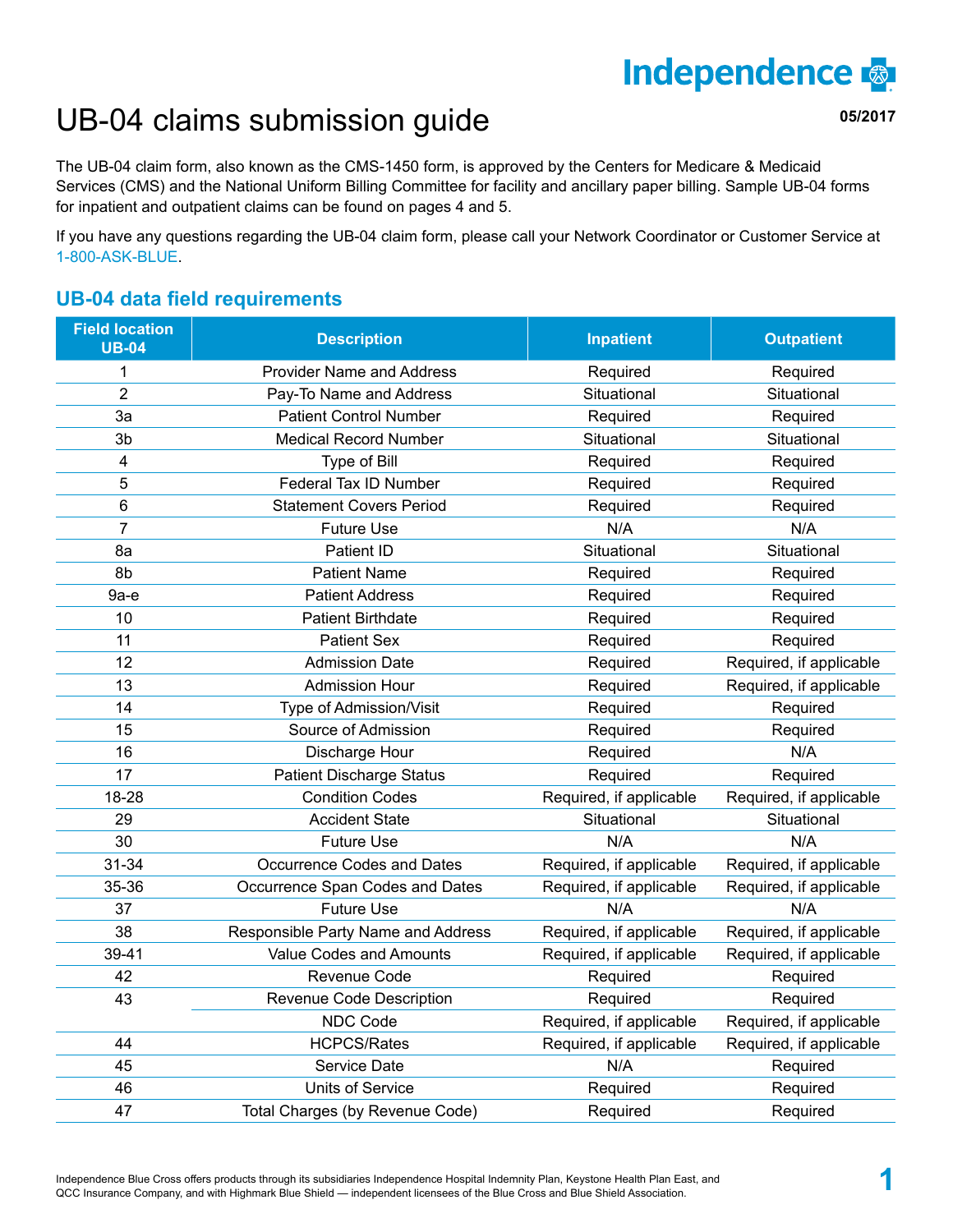| <b>Field location</b><br><b>UB-04</b> | <b>Description</b>                             | <b>Inpatient</b>        | <b>Outpatient</b>       |  |  |  |
|---------------------------------------|------------------------------------------------|-------------------------|-------------------------|--|--|--|
| 48                                    | Non-Covered Charges                            | Required, if applicable | Required, if applicable |  |  |  |
| 49                                    | <b>Future Use</b>                              | N/A                     | N/A                     |  |  |  |
| 50                                    | Payer Name                                     | Required                | Required                |  |  |  |
| 51                                    | Health Plan ID                                 | Situational             | Situational             |  |  |  |
| 52                                    | Release of Information Certification           | Required                | Required                |  |  |  |
| 53                                    | Assignment of Benefit Certification            | Required                | Required                |  |  |  |
| 54                                    | <b>Prior Payments</b>                          | Required, if applicable | Required, if applicable |  |  |  |
| 55                                    | <b>Estimated Amount Due</b>                    | Required                | Required                |  |  |  |
| 56                                    | <b>NPI</b>                                     | Required                | Required                |  |  |  |
| 57                                    | <b>Other Provider IDs</b>                      | Optional                | Optional                |  |  |  |
| 58                                    | Insured's Name                                 | Required                | Required                |  |  |  |
| 59                                    | Patient's Relation to the Insured              | Required                | Required                |  |  |  |
| 60                                    | Insured's Unique ID                            | Required                | Required                |  |  |  |
| 61                                    | Insured's Group Name                           | Situational             | Situational             |  |  |  |
| 62                                    | Insured's Group Number                         | Situational             | Situational             |  |  |  |
| 63                                    | <b>Treatment Authorization Codes</b>           | Required, if applicable | Required, if applicable |  |  |  |
| 64                                    | <b>Document Control Number</b>                 | Situational             | Situational             |  |  |  |
| 65                                    | <b>Employer Name</b>                           | Situational             | Situational             |  |  |  |
| 66                                    | Diagnosis/Procedure Code Qualifier             | Required                | Required                |  |  |  |
| 67                                    | Principal Diagnosis Code/Other Diagnosis Codes | Required                | Required                |  |  |  |
| 68                                    | <b>Future Use</b>                              | N/A                     | N/A                     |  |  |  |
| 69                                    | <b>Admitting Diagnosis Code</b>                | Required                | Required, if applicable |  |  |  |
| 70                                    | Patient's Reason for Visit Code                | N/A                     | Situational             |  |  |  |
| 71                                    | PPS Code                                       | Situational             | Situational             |  |  |  |
| 72                                    | <b>External Cause of Injury Code</b>           | Situational             | Situational             |  |  |  |
| 73                                    | <b>Future Use</b>                              | N/A                     | N/A                     |  |  |  |
| 74                                    | <b>Principal Procedure Code/Date</b>           | Required, if applicable | N/A                     |  |  |  |
| 75                                    | <b>Future Use</b>                              | N/A                     | N/A                     |  |  |  |
| 76                                    | <b>Attending Provider Name/NPI</b>             | Required                | Required                |  |  |  |
| 77                                    | <b>Operating Physician Name/NPI</b>            | Situational             | Situational             |  |  |  |
| 78-79                                 | <b>Other Provider Name/NPI</b>                 | Situational             | Situational             |  |  |  |
| 80                                    | Remarks                                        | Situational             | Situational             |  |  |  |
| 81                                    | Code-Code Field/Qualifiers                     |                         |                         |  |  |  |
|                                       | $0-A0$                                         | N/A                     | N/A                     |  |  |  |
|                                       | $A1-A4$                                        | Situational             | Situational             |  |  |  |
|                                       | A5-AB                                          | N/A                     | N/A                     |  |  |  |
|                                       | AC - Attachment Control number                 | Situational             | Situational             |  |  |  |
|                                       | AD-B0                                          | N/A                     | N/A                     |  |  |  |
|                                       | <b>B1-B2</b>                                   | Situational             | Situational             |  |  |  |
|                                       | <b>B3 Taxonony Code Qulifier</b>               | Required                | Required                |  |  |  |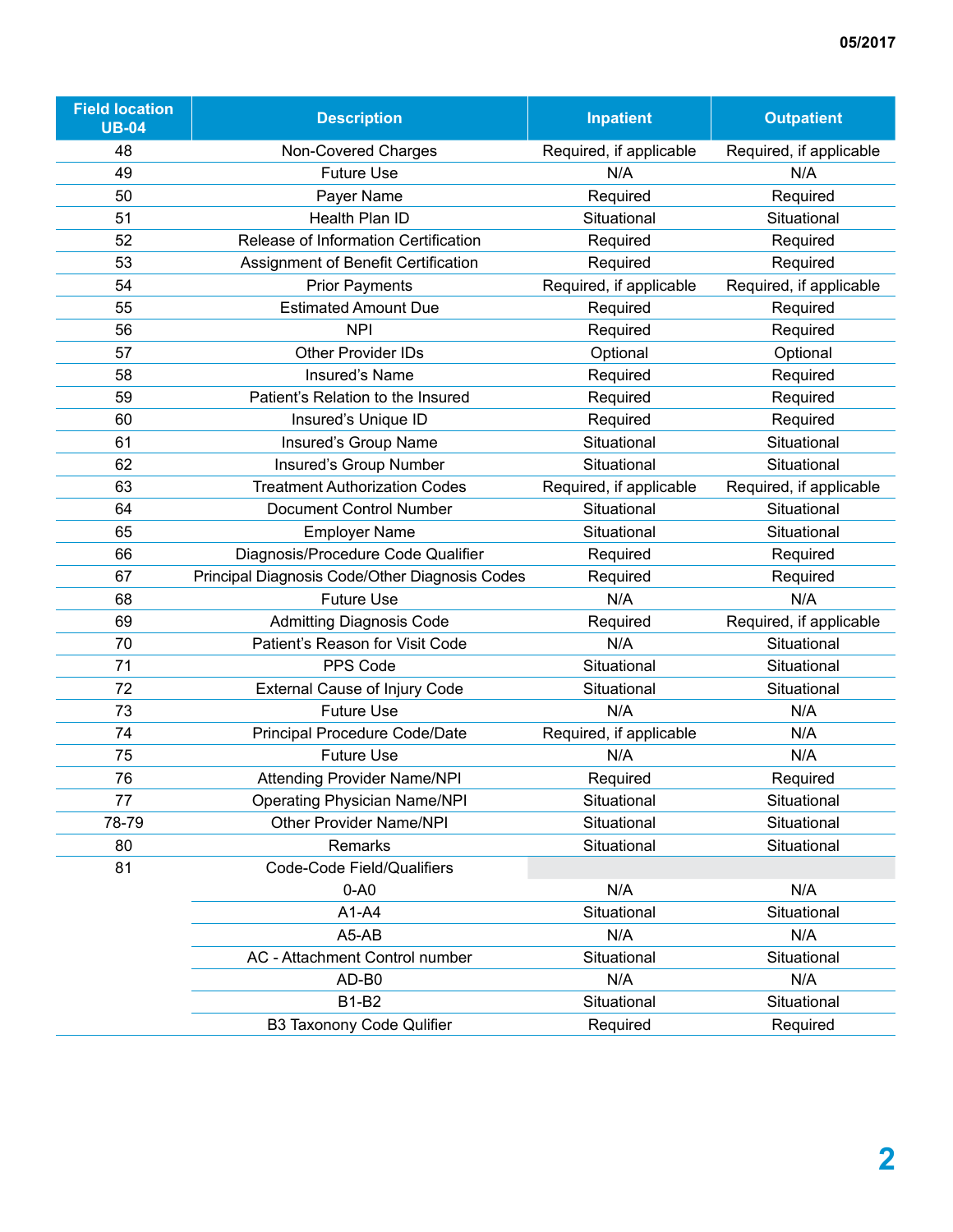#### **Readability requirements**

To ensure that all claims are processed against the same requirements, paper claims are converted to an electronic format. However, system limitations can cause data elements to be misinterpreted during the conversion process.

Follow these guidelines to ensure your claims are successfully converted:

|                                           | Don't                                                    |
|-------------------------------------------|----------------------------------------------------------|
| • Use red drop on UB-04 paper forms only. | • Do not include handwriting anywhere on the claim form. |

- Replacement/corrected claims require a Type of Bill with a Frequency Code "7" (field 4) and claim number in the Document Control Number (field 64).
- Enter all required data.
- All patient details are required (ID number with prefix, last name, first name, and date of birth).
- Separate the subscriber/patient last name and first name with a comma.
- Ensure the use of proper coding (ICD-10 HIPAA codes, dates of service, and correcting a prior claim).
- Use standard fonts and sizes.
- Do not include handwriting anywhere on the claim form.
- Do not use stamped data in any field (NPI, provider names, signatures, corrections, etc.).
- Do not print claim data out of the designated field; it may not be captured.
- Do not print from an older DOT matrix printer; it may not be captured.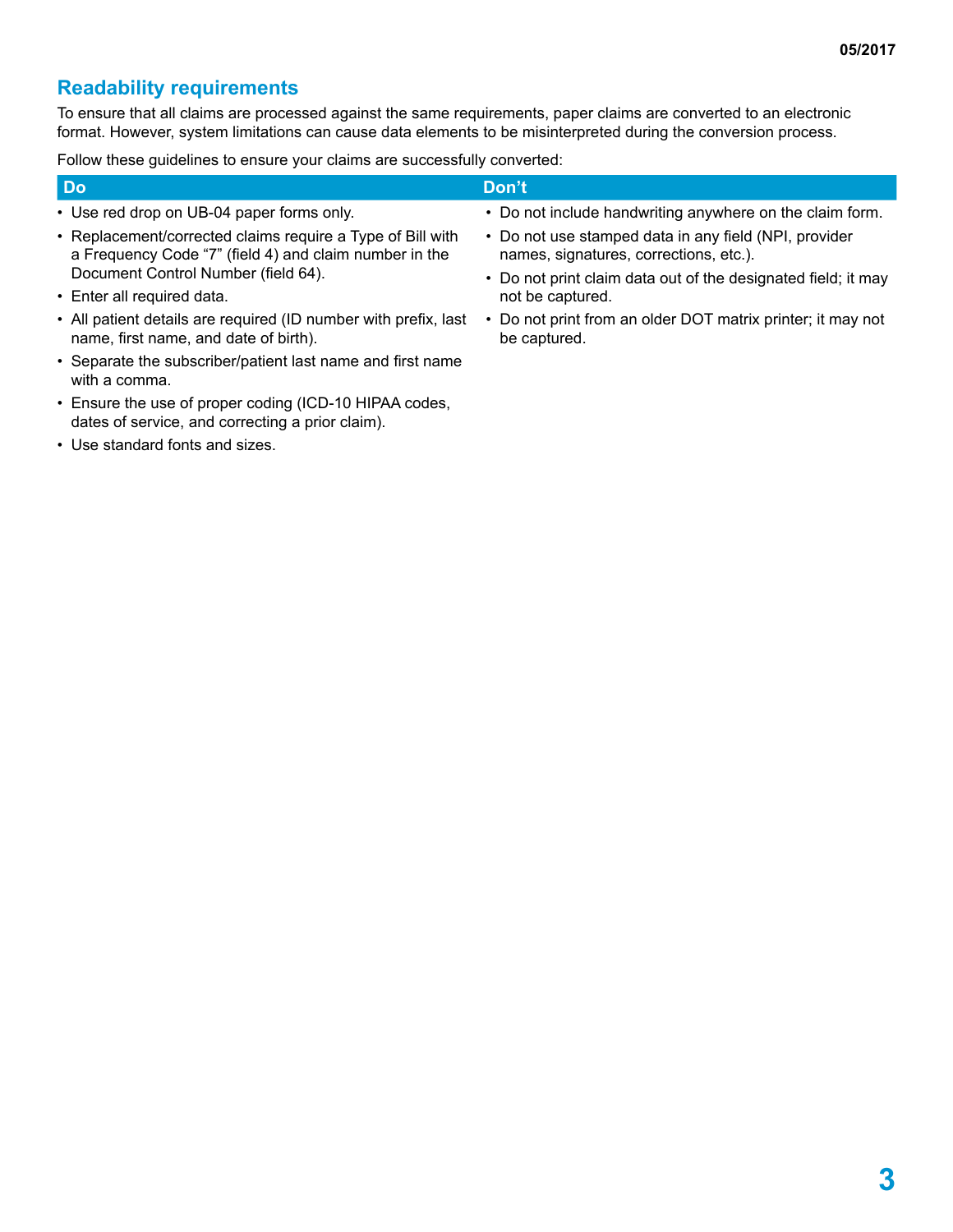### **Inpatient**

|                     | Any Hospital                     |                                                                                                                 |                                 |                   | Any Hospital           |                              |                          |                                      | 3a PAT.<br>CNTL #<br>1234                                                           |                                       |                           |                            |                        | TYPE<br>OF BILL                   |               |
|---------------------|----------------------------------|-----------------------------------------------------------------------------------------------------------------|---------------------------------|-------------------|------------------------|------------------------------|--------------------------|--------------------------------------|-------------------------------------------------------------------------------------|---------------------------------------|---------------------------|----------------------------|------------------------|-----------------------------------|---------------|
|                     | 123 Any Street                   |                                                                                                                 |                                 |                   | 456 Any Street         |                              |                          |                                      | b. MED. REC. #<br>98765                                                             |                                       |                           |                            |                        | 0111                              |               |
| Philadelphia        |                                  | PA 19103                                                                                                        |                                 | Philadelphia      |                        |                              |                          | PA 19103                             | 5 FE D. TAX NO.                                                                     |                                       | <b>ST ATEMENT</b><br>FROM | COVERS PERIOD<br>TH R OUGH |                        |                                   |               |
|                     |                                  |                                                                                                                 |                                 |                   |                        |                              |                          |                                      | 221234567                                                                           | 11 03 06                              |                           | 11 04 06                   |                        | <b>RESERVED</b>                   |               |
|                     |                                  |                                                                                                                 |                                 |                   |                        |                              |                          |                                      |                                                                                     |                                       |                           |                            |                        |                                   |               |
| <b>PATIENT NAME</b> |                                  | Patient ID if different from Sub                                                                                |                                 |                   | 9 PATIENT ADDRESS      |                              |                          | 1234 Main Street                     |                                                                                     |                                       |                           |                            |                        |                                   |               |
| Doe, John           |                                  |                                                                                                                 |                                 |                   |                        | <b>b</b> Philadelphia        |                          |                                      |                                                                                     |                                       | <b>PA</b>                 | 19111                      |                        | Country code if<br>other than USA |               |
| 0 BIRTH DATE        | 11 SEX                           | ADMISSION<br>13 HR 14 TYPE 15 SRC<br>12 DATE                                                                    |                                 |                   | 16 DHR 17 ST AT        | $18$<br>19                   | $20\,$<br>21             | CONDITION CODES<br>22 23             | 24<br>25                                                                            | $26\,$<br>$27\,$                      | ${\bf 28}$                | 29 ACDT 30                 |                        |                                   |               |
| 03 20 1971          | м                                | 11 03 06<br>08<br>3                                                                                             | 3                               | 12                | 01                     |                              |                          |                                      | Condition Codes Required Identifying Events                                         |                                       |                           | PA                         | <b>RESERVED</b>        |                                   |               |
| 31 OCCURRENCE       | $\frac{32}{CODE}$                | OCCURRENCE<br>DATE<br>33<br>CODE                                                                                | OCCURRENCE                      |                   |                        | 34 OCCURRENCE<br>COD E DATE  | $\frac{35}{\text{CODE}}$ | OCCURRENCE SPAN                      |                                                                                     | $36$<br>COD E                         | OCCURRENCE<br>FROM        | SPAN                       | 37                     |                                   |               |
| COD E               | DATE                             |                                                                                                                 |                                 | DATE              |                        |                              |                          | FROM                                 | THR OUGH                                                                            |                                       |                           | TH ROUGH                   |                        |                                   |               |
|                     |                                  | Occurrence and Occurrence Span Codes may be used to define a sighificant event that may affect payer processing |                                 |                   |                        |                              |                          |                                      |                                                                                     |                                       |                           |                            |                        | <b>FUTURE</b>                     |               |
|                     |                                  |                                                                                                                 |                                 |                   |                        |                              |                          |                                      |                                                                                     |                                       |                           |                            |                        | <b>USE</b>                        |               |
| 38                  |                                  |                                                                                                                 |                                 |                   |                        |                              | 39<br>CODE               | VALUE CODES<br>AMOUNT                |                                                                                     | VALUE CODES<br>AMOUNT<br>$40$<br>CODE |                           | 41<br>CODE                 |                        | VALUE CODES<br>AMOUNT             |               |
|                     | John Doe                         |                                                                                                                 |                                 |                   |                        |                              | A1                       |                                      | 952:00                                                                              |                                       |                           |                            |                        |                                   |               |
|                     | 1234 Main Street                 |                                                                                                                 |                                 |                   |                        |                              |                          |                                      | Value Codes and amounts required when necessary to process claim                    |                                       |                           |                            |                        |                                   |               |
|                     | Philadelphia, PA 19111           |                                                                                                                 |                                 |                   |                        |                              |                          |                                      |                                                                                     |                                       |                           |                            |                        |                                   |               |
|                     |                                  |                                                                                                                 |                                 |                   |                        |                              |                          |                                      |                                                                                     |                                       |                           |                            |                        |                                   |               |
|                     |                                  |                                                                                                                 |                                 |                   |                        |                              | d                        |                                      |                                                                                     |                                       |                           |                            |                        |                                   |               |
| 42 RE V. CD.        | 43 DESCRIPTION                   |                                                                                                                 |                                 |                   |                        | 44 HCPCS / RATE / HIPPS CODE |                          | 45 SE RV. DATE                       | 46 SE RV. UNITS                                                                     | 47 TOTAL CHARGES                      |                           |                            | 48 NON-COVERED CHARGES |                                   | 49            |
| 0129                | Semi-Private                     |                                                                                                                 |                                 |                   |                        |                              | 200,00                   |                                      | 2                                                                                   |                                       | 400 00                    |                            |                        | 0.00                              | <b>FUTURE</b> |
| 0250                |                                  |                                                                                                                 |                                 |                   |                        |                              |                          |                                      | $\mathbf{1}$                                                                        |                                       |                           |                            |                        | 0.00                              | USE           |
|                     | Pharmacy                         |                                                                                                                 |                                 |                   |                        |                              |                          |                                      |                                                                                     |                                       | 50 00                     |                            |                        |                                   |               |
| 0360                | <b>OR Services</b>               |                                                                                                                 |                                 |                   |                        |                              |                          |                                      |                                                                                     |                                       | 100 00                    |                            |                        | 0.00                              |               |
|                     |                                  |                                                                                                                 |                                 |                   |                        |                              |                          |                                      |                                                                                     |                                       |                           |                            |                        |                                   |               |
|                     |                                  |                                                                                                                 |                                 |                   |                        |                              |                          |                                      |                                                                                     |                                       |                           |                            |                        |                                   |               |
|                     |                                  |                                                                                                                 |                                 |                   |                        |                              |                          |                                      |                                                                                     |                                       |                           |                            |                        |                                   |               |
|                     |                                  |                                                                                                                 |                                 |                   |                        |                              |                          |                                      |                                                                                     |                                       |                           |                            |                        |                                   |               |
|                     |                                  |                                                                                                                 |                                 |                   |                        |                              |                          |                                      |                                                                                     |                                       |                           |                            |                        |                                   |               |
|                     |                                  |                                                                                                                 |                                 |                   |                        |                              |                          |                                      |                                                                                     |                                       |                           |                            |                        |                                   |               |
|                     |                                  |                                                                                                                 |                                 |                   |                        |                              |                          |                                      |                                                                                     |                                       |                           |                            |                        |                                   |               |
|                     |                                  |                                                                                                                 |                                 |                   |                        |                              |                          |                                      |                                                                                     |                                       |                           |                            |                        |                                   |               |
|                     |                                  |                                                                                                                 |                                 |                   |                        |                              |                          | <b>Red = Required</b>                |                                                                                     |                                       |                           |                            |                        |                                   |               |
|                     |                                  |                                                                                                                 |                                 |                   |                        |                              |                          |                                      | Black = Situational/Required, if applicable/Optional                                |                                       |                           |                            |                        |                                   |               |
|                     |                                  |                                                                                                                 |                                 |                   |                        |                              |                          |                                      |                                                                                     |                                       |                           |                            |                        |                                   |               |
|                     |                                  |                                                                                                                 |                                 |                   |                        |                              |                          |                                      |                                                                                     |                                       |                           |                            |                        |                                   |               |
|                     |                                  |                                                                                                                 |                                 |                   |                        |                              |                          |                                      |                                                                                     |                                       |                           |                            |                        |                                   |               |
|                     |                                  |                                                                                                                 |                                 |                   |                        |                              |                          |                                      |                                                                                     |                                       |                           |                            |                        |                                   |               |
|                     |                                  |                                                                                                                 |                                 |                   |                        |                              |                          |                                      |                                                                                     |                                       |                           |                            |                        |                                   |               |
|                     |                                  |                                                                                                                 |                                 |                   |                        |                              |                          |                                      |                                                                                     |                                       |                           |                            |                        |                                   |               |
|                     |                                  |                                                                                                                 |                                 |                   |                        |                              |                          |                                      |                                                                                     |                                       |                           |                            |                        |                                   |               |
|                     |                                  |                                                                                                                 |                                 |                   |                        |                              |                          |                                      |                                                                                     |                                       |                           |                            |                        |                                   |               |
|                     |                                  |                                                                                                                 |                                 |                   |                        |                              |                          |                                      |                                                                                     |                                       |                           |                            |                        |                                   |               |
|                     |                                  |                                                                                                                 |                                 |                   |                        |                              |                          |                                      |                                                                                     |                                       |                           |                            |                        |                                   |               |
|                     |                                  |                                                                                                                 |                                 |                   |                        |                              |                          |                                      |                                                                                     |                                       |                           |                            |                        |                                   |               |
|                     |                                  |                                                                                                                 |                                 |                   |                        |                              |                          |                                      |                                                                                     |                                       |                           |                            |                        |                                   |               |
|                     |                                  |                                                                                                                 |                                 |                   |                        |                              |                          |                                      |                                                                                     |                                       |                           |                            |                        |                                   |               |
|                     |                                  |                                                                                                                 |                                 |                   |                        |                              |                          |                                      |                                                                                     |                                       |                           |                            |                        |                                   |               |
|                     | PAGE 1                           | ΟF<br>-1                                                                                                        |                                 |                   |                        | <b>CREATION DATE</b>         |                          |                                      | <b>TOTALS</b>                                                                       |                                       | 550 00                    |                            |                        | 0.00                              |               |
| 50 PAYER NAME       |                                  |                                                                                                                 |                                 | 51 HEALTH PLAN ID |                        | 52 REL                       | 53 ASG.                  | 54 PRIOR PAYMENTS                    |                                                                                     | 55 EST. AMOUNT DUE                    | <b>56 NPI</b>             |                            |                        |                                   |               |
|                     |                                  |                                                                                                                 |                                 |                   |                        | <b>INFO</b>                  |                          |                                      |                                                                                     |                                       |                           |                            | 2222222222             |                                   |               |
|                     | <b>Independence Blue Cross</b>   |                                                                                                                 |                                 |                   | Report HIPAA National  | У                            | У                        | Required when                        |                                                                                     | Amount                                | 57                        |                            | 1234567890             |                                   |               |
|                     | Secondary Payer                  |                                                                                                                 |                                 |                   | Health Plan Identifier |                              |                          | ndicated payer has<br>paid amount to |                                                                                     | estimated                             | OTHER                     | Secondary                  |                        |                                   |               |
|                     | <b>Tertiary Payer</b>            |                                                                                                                 |                                 |                   | when mandatory         |                              |                          | Provider                             |                                                                                     | to be due                             | PR V ID                   | Tertiary                   |                        |                                   |               |
| 8 INSURED'S NAME    |                                  |                                                                                                                 |                                 | 59 P. REL         | 60 INSURED'S UNIQUE ID |                              |                          |                                      | 61 GROUP NAME                                                                       |                                       |                           | 62 INSURANCE GROUP NO.     |                        |                                   |               |
|                     |                                  |                                                                                                                 |                                 |                   |                        |                              |                          |                                      |                                                                                     |                                       |                           |                            |                        |                                   |               |
| Doe, John           |                                  |                                                                                                                 |                                 | 18                |                        | ABC1234567800                |                          |                                      | Watch Repair, Inc.                                                                  |                                       | 1234                      |                            |                        |                                   |               |
| Secondary           |                                  |                                                                                                                 |                                 |                   |                        |                              |                          |                                      |                                                                                     |                                       |                           |                            |                        |                                   |               |
| Tertiary            |                                  |                                                                                                                 |                                 |                   |                        |                              |                          |                                      |                                                                                     |                                       |                           |                            |                        |                                   |               |
|                     | 53 TREATMENT AUTHORIZATION CODES |                                                                                                                 |                                 |                   |                        | 64 DOCUMENT CONTR OL NUMBER  |                          |                                      |                                                                                     | 65 EMPL OYER NAME                     |                           |                            |                        |                                   |               |
|                     |                                  |                                                                                                                 |                                 |                   |                        |                              |                          |                                      |                                                                                     |                                       |                           |                            |                        |                                   |               |
| 02468               |                                  |                                                                                                                 |                                 |                   |                        | 491234                       |                          |                                      |                                                                                     | Watch Repair, Inc.                    |                           |                            |                        |                                   |               |
| Secondary           |                                  |                                                                                                                 |                                 |                   |                        |                              |                          |                                      |                                                                                     |                                       |                           |                            |                        |                                   |               |
| Tertiary            |                                  | Use the appropriate ICD indicator and code set                                                                  |                                 |                   |                        |                              |                          |                                      |                                                                                     |                                       |                           |                            |                        |                                   |               |
|                     |                                  |                                                                                                                 |                                 |                   |                        |                              |                          |                                      |                                                                                     | G                                     |                           | н                          |                        | Reserved                          |               |
| 67                  |                                  |                                                                                                                 |                                 |                   |                        |                              |                          |                                      |                                                                                     | D                                     |                           |                            |                        |                                   |               |
| 69 ADMIT            |                                  | 70 PATIENT                                                                                                      |                                 |                   |                        |                              |                          |                                      |                                                                                     |                                       |                           |                            |                        |                                   |               |
| <b>DX</b>           | 4280                             | <b>REASON DX</b>                                                                                                |                                 |                   |                        | 71 PPS<br>COD E              | <b>DRG</b>               |                                      | $\frac{72}{\text{EC}}$ May be used to report external cause of injury <sup>73</sup> |                                       |                           |                            |                        | Reserved                          |               |
| 74                  | PRINCIPAL PROCEDURE<br>CODE DATE | OTHER PROCEDURE<br>CODE DATE                                                                                    |                                 |                   | b.                     | OTHER PROCEDURE              | DATE                     |                                      | 76 ATTENDING                                                                        | 2222222222<br>NPI                     |                           | QUAL                       |                        |                                   |               |
| 3749                | 11 03 06                         |                                                                                                                 |                                 |                   |                        |                              |                          | <b>Reserved</b>                      | LAST Smith                                                                          |                                       |                           |                            | FIRST David            |                                   |               |
|                     |                                  | d.                                                                                                              |                                 |                   |                        |                              |                          |                                      | 77 OPERATING                                                                        | NPI                                   |                           | QUAL                       |                        |                                   |               |
|                     | OTHER PROCEDURE<br>CODE DATE     | OTHER PROCEDURE<br>CODE DATE                                                                                    |                                 |                   |                        | OTHER PROCEDURE<br>CODE DATE |                          |                                      |                                                                                     |                                       |                           |                            |                        |                                   |               |
|                     |                                  |                                                                                                                 |                                 |                   |                        |                              |                          |                                      | LAST                                                                                |                                       |                           | FI RST                     |                        |                                   |               |
| 80 REMARKS          |                                  |                                                                                                                 | $\left  \frac{81CC}{a} \right $ | B <sub>3</sub>    | 282N00000X             |                              |                          |                                      | 78 OTHER                                                                            | NPI                                   |                           | QUAL                       |                        |                                   |               |
|                     | May be used to report additional |                                                                                                                 | $\mathsf b$                     |                   | Secondary              |                              |                          |                                      | LAST                                                                                |                                       |                           | FI RST                     |                        |                                   |               |
| information.        |                                  |                                                                                                                 |                                 |                   |                        |                              |                          |                                      | 79 OTHER                                                                            | NPI                                   |                           | QUAL                       |                        |                                   |               |
|                     |                                  |                                                                                                                 | $\mathsf d$                     |                   | Tertiary               |                              |                          |                                      | LAST                                                                                |                                       |                           | FI RST                     |                        |                                   |               |